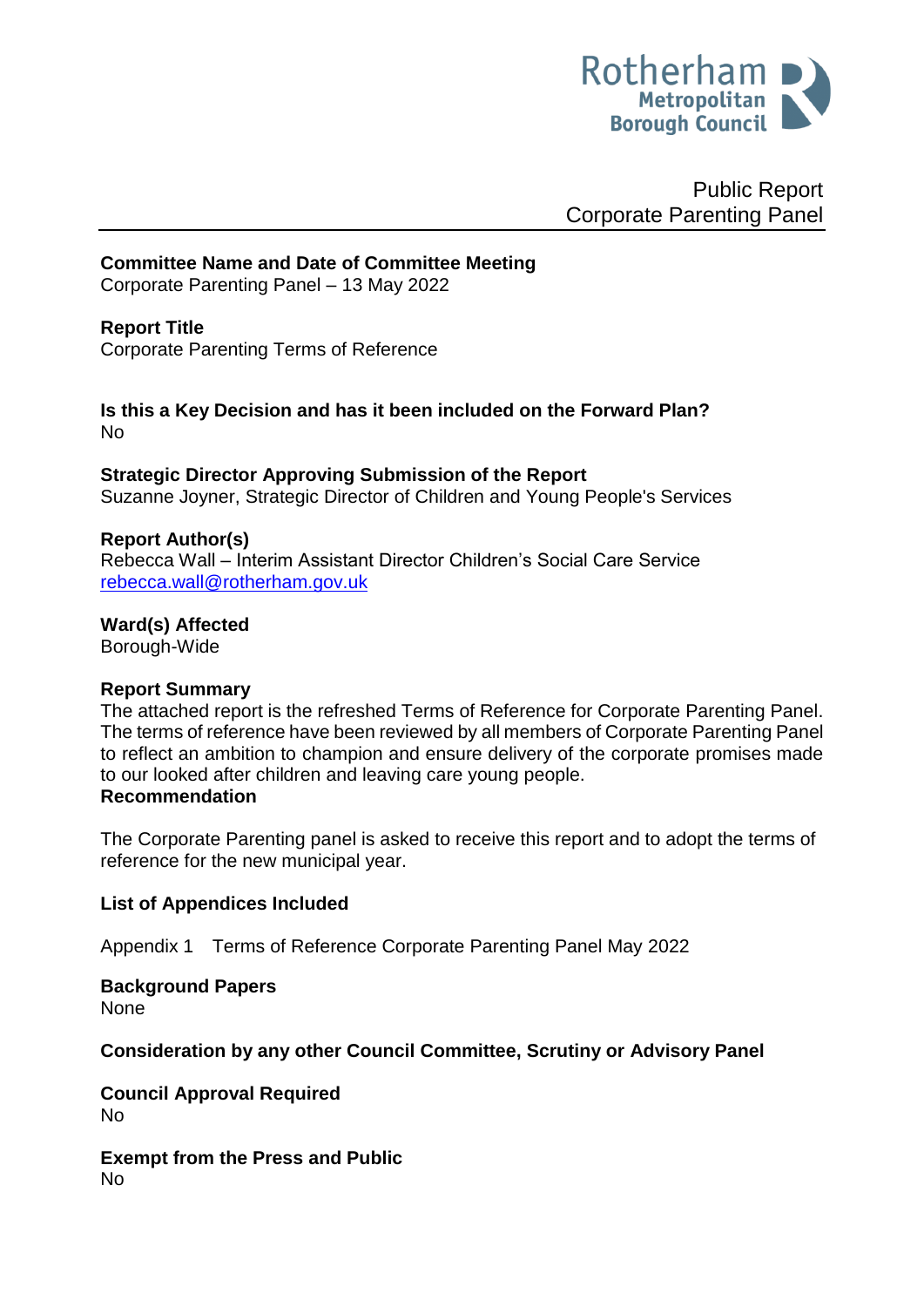Error! Reference source not found.

# **1. Background**

In November 2021 a task and finish group was established to review the role of Corporate Parenting Panel with the aim of reviewing the role, function and make up of Corporate Parenting Panel. The ambition is to ensure that Corporate Parenting Panel champions the voice and lived experienced of Looked after children and those Leaving care and is key in supporting the delivery and focus of services around the Looked After Children Council promises.

# **2. Key Issues**

2.1 The attached report is the refreshed Terms of Reference for Corporate Parenting Panel. The terms of reference have been reviewed by all members of Corporate Parenting Panel to reflect an ambition to champion and ensure delivery of the corporate promises made to our looked after children and young people leaving care.

# **3. Options considered and recommended proposal**

3.1 The Corporate Parenting Panel (CPP) is asked to receive this report and to adopt the terms of reference for the new municipal year.

# **4. Consultation on proposal**

4.1 The report has been developed with member of the CPP Panel and the LAAC (Looked After Children's Council).

# **5. Timetable and Accountability for Implementing this Decision**

- 5.1 This report has been developed by the CPP task and finish Group and includes member officer and key partners involvement
- **6. Financial and Procurement Advice and Implications (to be written by the relevant Head of Finance and the Head of Procurement on behalf of s151 Officer)**
- 6.1 There are no implications linked to finance or procurement.

#### **7. Legal Advice and Implications (to be written by Legal Officer on behalf of Assistant Director Legal Services)**

- **7.1** There are no legal implications to this report. Advice has been sought as part of the consultation via legal and democratic services around make up and representation.
- **8. Human Resources Advice and Implications**
- **8.1** There are no direct human resource implications to this report.
- **9. Implications for Children and Young People and Vulnerable Adults**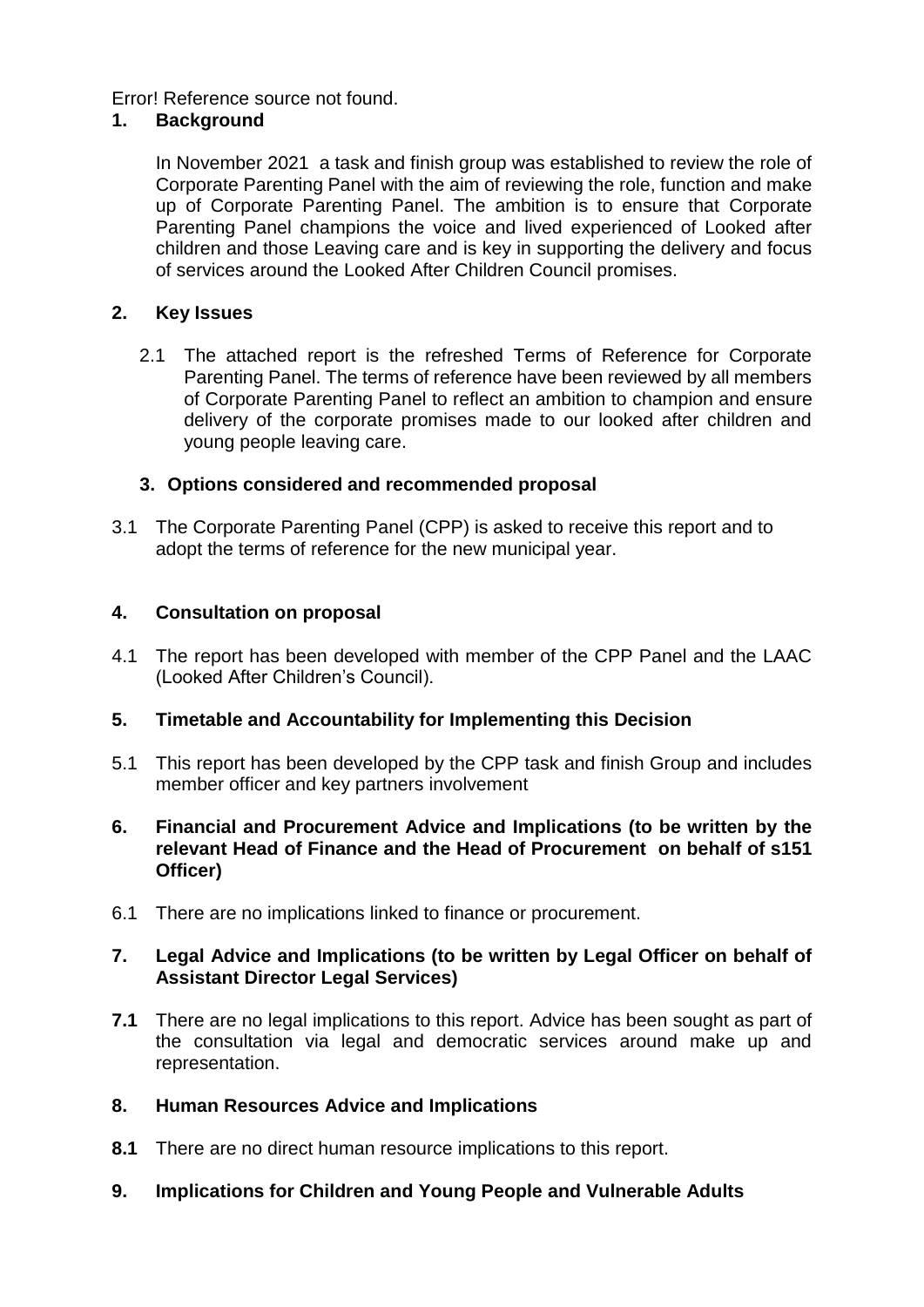9.1 The report and proposals are relevant to all children looked after and will potentially impact on the experience of children looked after and care leavers. Young people and their participation in Corporate Parenting Panel has been key and they have been involved in the development and review of the corporate parenting promises and priorities.

# **10. Equalities and Human Rights Advice and Implications**

10.1 There are no direct implications from this report.

#### **11. Implications for CO<sup>2</sup> Emissions and Climate Change**

**11.1** There are no direct implications within this report.

#### **12. Implications for Partners**

**12.1** There are no direct implications in this report.

#### **13. Risks and Mitigation**

13.1 The terms of reference have been developed in line with legal and democratic advice to ensure adherence to democratic processes.

#### **14. Accountable Officer(s)**

Rebecca Wall, [rebecca.wall@rotherham.gov.uk](mailto:rebecca.wall@rotherham.gov.uk)

*This report is published on the Council's [website.](https://moderngov.rotherham.gov.uk/ieDocHome.aspx?Categories=)*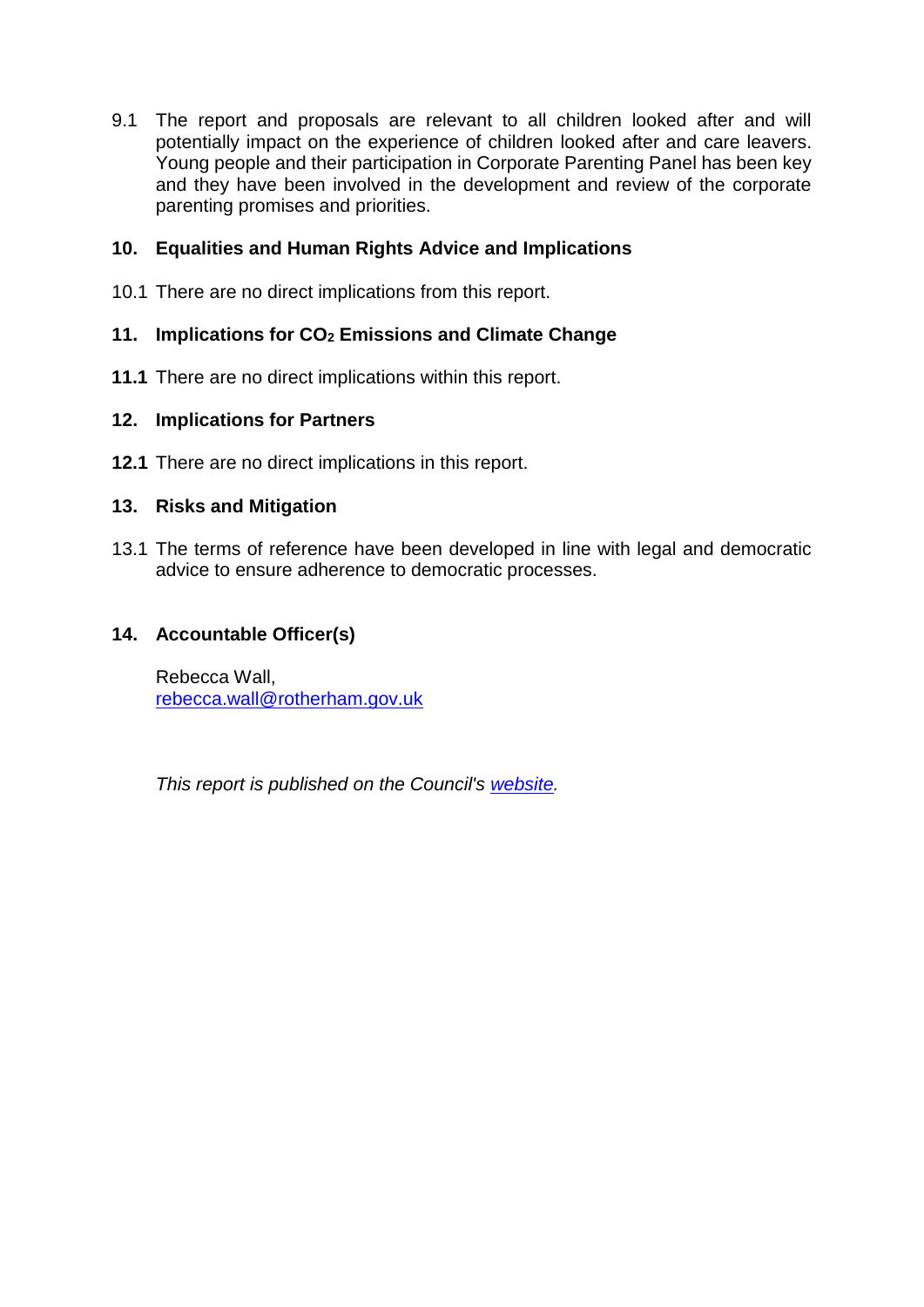# Appendix 1

# **RMBC Corporate Parenting Panel Purpose and Terms of Reference May 2022**

# **Purpose**

RMBC Corporate Parenting Panel acts as an advisory Board to the Council, its partners and its committees on matters related to the Council's looked after children and care leavers.

Corporate Parenting is the term used in law to describe our collective responsibility to care for, love and champion our children in care and our care leavers and ensure they have every opportunity to reach their full potential as they grow up in our family.

#### **Objectives and Terms of Reference**

- 1. Support Members and Officers to discharge their corporate parenting responsibilities and empower Members to challenge and Promote outcomes for looked after children and care leavers from 0 to 25 years.
- 2. To improve the outcomes and life chances of looked after children and care leavers, ensuring the delivery of the Rotherham Looked after Promises.
- 3. The voice of children and young people will be at the heart of service design, delivery and evaluation, including democratic decision-making processes.
- 4. Support the development of projects and activities which enhance and add value to the lives of looked after children and care leavers.
- 5. To celebrate the achievements of looked after children and care leavers.
- 6. Ensure there is a shared knowledge of the experiences faced by looked after children and care leavers in Rotherham with a focus on championing this across the council and Rotherham Partnership.
- 7. To work together to address any significant issues or barriers regarding the provision of services to looked after children and to work to identify ways to address them across the council and Rotherham Partnerships.
- 8. To ensure regular review and delivery of the priorities identified in the Corporate Parenting Strategy. This includes supporting a dynamic review of what the promises mean to young people and priority areas.